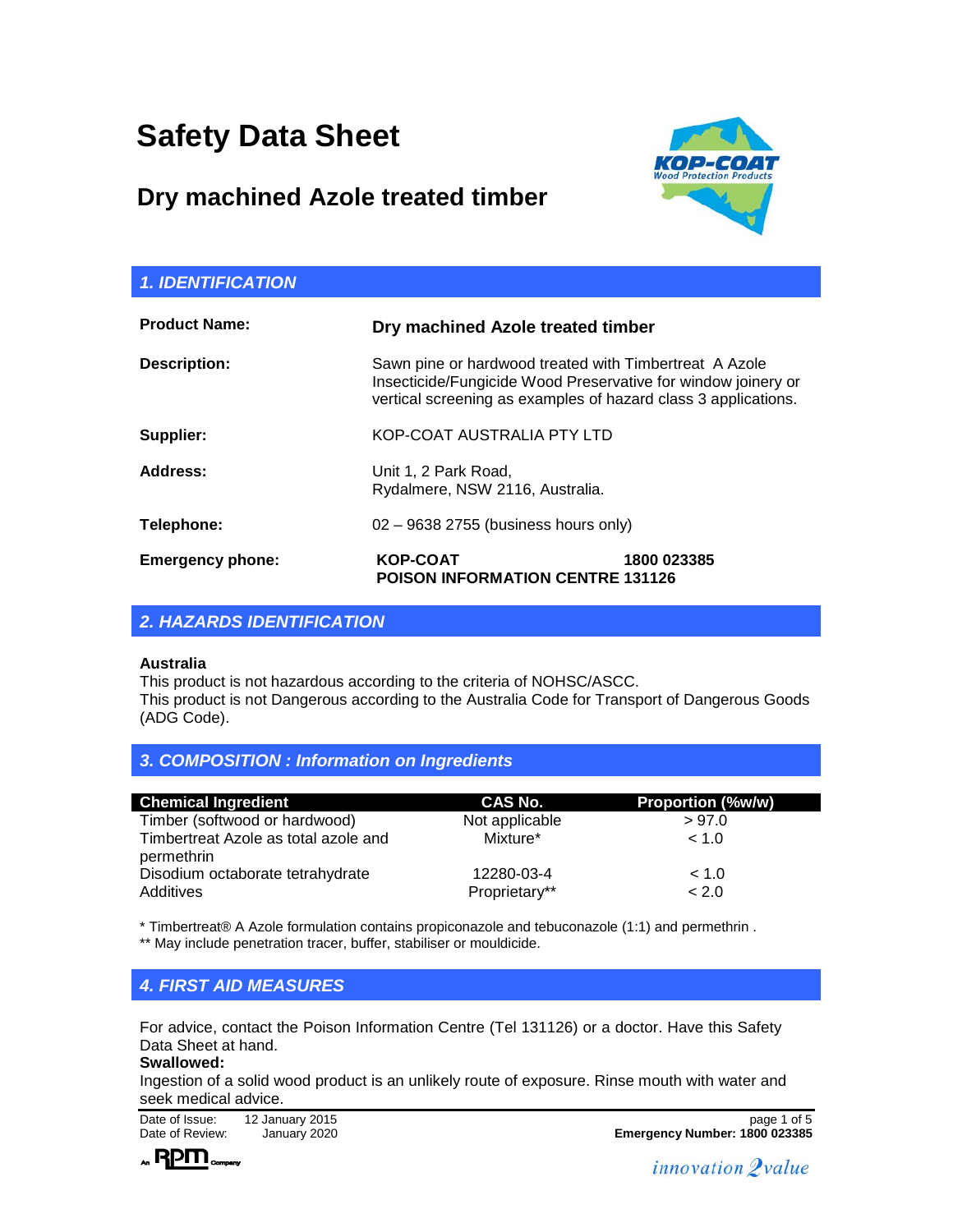#### **Skin Contact:**

Wash affected area with soap and water. If irritation or redness develops, seek medical advice.

#### **Eye Contact:**

Hold eye open. Immediately flush the eye continuously with gently flowing water for 15 minutes. Do not attempt to remove contact lenses. If irritation or pain persists then get medical attention. **Inhalation:**

If dust is inhaled, remove person to fresh air. Encourage person to blow their nose to ensure clear breathing passages. Rinse mouth with water to help remove dust. If irritation persists get medical attention.

**First Aid facilities:** Provide eye bath and washing facility.

**Advice to Doctor:** Treat symptomatically.

## *5. FIRE FIGHTING MEASURES*

**Flammability:** Combustible material. Sawing, sanding or machining wood products can produce fine wood dust which can cause a flammable or explosive hazard.

**Suitable extinguishing media**: Water; also CO2 and dry chemical may be suitable for small fires.

**Hazards from combustion products:** Oxides of carbon and other potential harmful gases/vapours.

**Precautions for fire fighters and special protective equipment:** When large quantities of timber are involved, wear self-contained breathing apparatus with full face-piece and protective clothing.

## *6. ACCIDENTAL RELEASE MEASURES*

#### **Emergency Procedures:**

Wear appropriate personal protection equipment; closed in footwear, gloves, protective overalls, eye protection. Use respiratory protection where dust hazard exists.

#### **Methods and materials for containment:**

Solid timber product; any hazards will be related to physical hazards. Clean up sawdust and dust. Avoid generation of wood dust during cleanup.

## *7. HANDLING AND STORAGE*

**Precautions for safe handling:** Read Safety Data Sheet before use. Cutting, planing and any machining of timber to be carried out in a well-ventilated area. Observe good personal hygiene practices and recommended procedures including wearing of gloves and avoiding breathing wood dust. Wash hands thoroughly after handling.

**Conditions for safe storage:** Observe manufacturers storage and handling recommendations.

**Incompatible materials:** Fire; wood is a combustible material and will burn when exposed to heat and flame. Avoid contact with oxidizing agents and drying oils.

**Other:** Wash work clothes contaminated with wood dust separately from other household clothing. In industrial work places it is recommended to change out of work clothing and shower at the end of each work shift.

……………………

 $_{\star}$  RPM  $_{\tiny{\sf compary}}$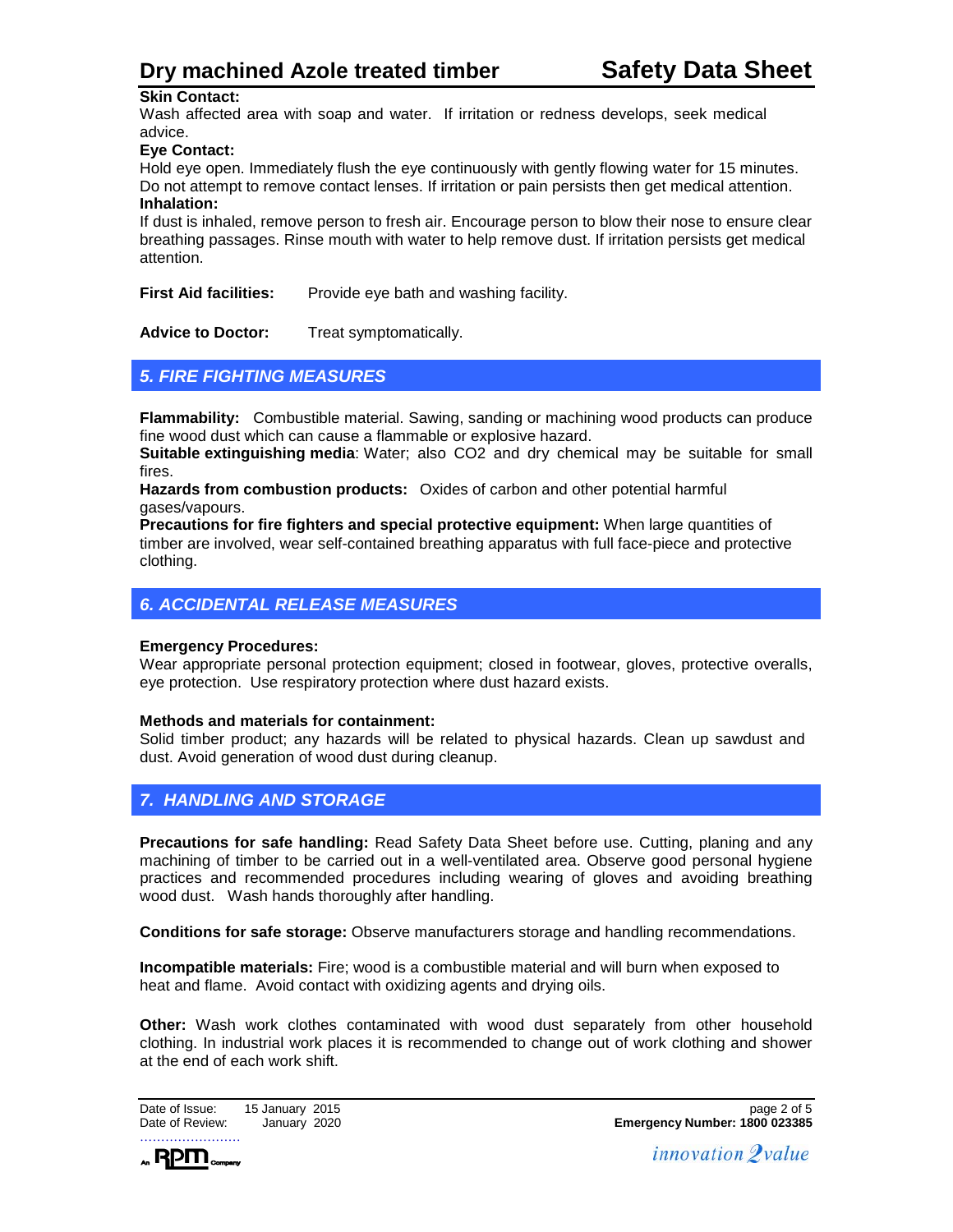## **Dry machined Azole treated timber Safety Data Sheet**

## *8. EXPOSURE CONTROLS : PERSONAL PROTECTION*

**Health Exposure Standards:** Workplace Exposure Standards (WES), have been set for wood

dust: Wood dust; softwood (sensitiser) WES-TWA 5 mg/m<sup>3</sup> WES-STEL 10 mg/m<sup>3</sup><br>Wood dust; hardwood\* (sensitiser) WES-TWA 1 mg/m<sup>3</sup>

Wood dust; hardwood\* (sensitiser) \*Hardwood species dependent.

#### **Engineering Controls:**

*Ventilation:* Use in well-ventilated area. Effective dust extraction or good ventilation, i.e. outdoors, is required when sawing or machining any timber. Ventilation is necessary to control atmospheric concentrations below exposure limits and to avoid build up of fine dry wood dust which may form explosive mixtures with air.

#### **Personal Protective Equipment:**

*Respiratory Protection:* Avoid breathing wood dust. When cutting, machining or sanding timber, wear a disposable dust mask that covers the mouth and nose. Where effective dust extraction is used, a dust mask may not be required if dust levels are less that Workplace Exposure Standard limits.

*Eye Protection:* When sawing or machining timber wear safety glasses to avoid abrasive wood dust getting into eyes. Contact lenses pose a special hazard; soft lenses may absorb irritants. **Skin/ Body Protection:** When handling dry timber and assembling timber products it is recommended to wear gloves, e.g. cotton or leather type, to avoid splinters.

## *9. PHYSICAL AND CHEMICAL PROPERTIES*

**Property Typical value** 

Appearance **Machined or sawn timber,** Flashpoint Not applicable Autoignition Temperature <sup>o</sup>C Not determined Volatiles<br>
Volatiles<br>
Solubility in Water<br>
Not applicable Solubility in Water pH Not applicable

Typically  $0.40 - 0.85$ 

## *10. STABILITY AND REACTIVITY*

**Chemical Stability:** Stable under normal conditions. **Conditions to avoid:** Heat and flame; wood is a combustible material.<br>**Hazardous decomposition products:** Thermal decompositio Thermal decomposition may produce toxic vapours/fumes; carbon dioxide, carbon monoxide. **Hazardous reactions:** None specified.

## *11. TOXICOLOGICAL INFORMATION*

**Ingestion:** An unlikely exposure route. If wood dust ingested may cause slight gastrointestinal irritation.

*Eye Contact:* Wood dust is mildly abrasive to the eyes. Symptoms may include irritation, redness, scratching of cornea and tearing.

**Skin Contact:** May cause irritation. Prolonged or repetitive contact or exposure to elevated wood dust levels of some wood species to skin may cause an allergic skin reaction in susceptible individuals. Handling dry timber surfaces (either treated or untreated) without gloves, may lead to discomfort from abrasion or result in splinters in the skin.

……………………

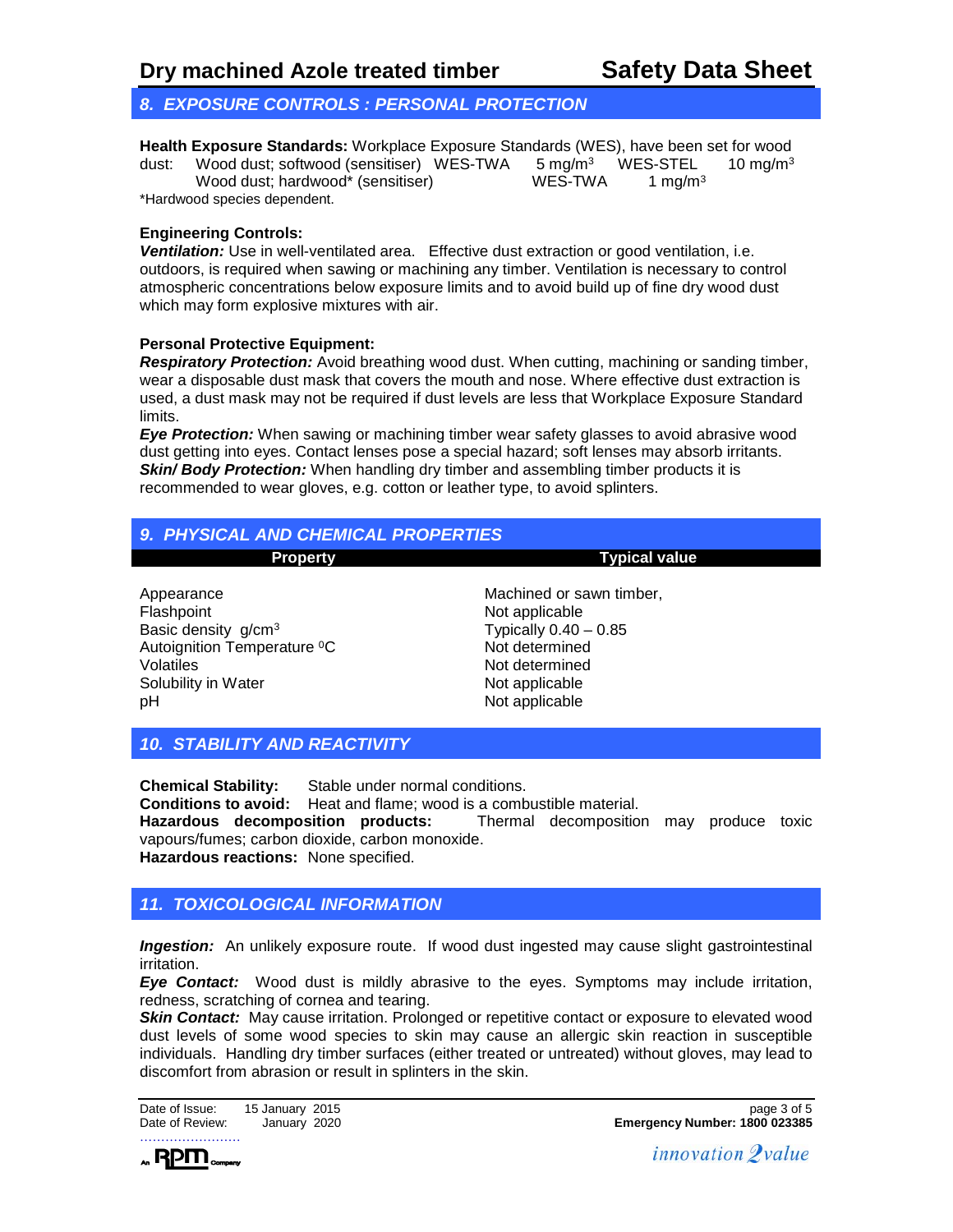# **Dry machined Azole treated timber Safety Data Sheet**

**Inhalation:** Wood dust is irritating to nose, throat and lungs. Symptoms may include nasal dryness, dry cough, sneezing, and soreness of throat and sinuses, hoarseness and wheezing. Dust may block nasal passages resulting in a cough, sneezing or headaches.

**Chronic Effects:** Prolonged exposure to certain species of untreated wood dust has been found to cause nasal cancer. Wood dust is classified by the National Toxicology Programme (NTP) and International Agency for Research in Cancer (IARC) as a Group 1, human carcinogen. This preservative treated timber may contain borate compounds that cause male reproductive effects in laboratory animals.

**Other Health Effects Information:** Main exposure routes are by contact with skin, inhalation of dust from machining or cutting timber, and from exposure to compounds released into the air when timber is burnt. Wood dust may aggravate pre-existing eye, respiratory, skin conditions and allergies.

## *12. ECOLOGICAL INFORMATION*

Not identified as a specific ecotoxic hazard. Store and use dry machined preservative treated product as specified for hazard class 3 situations.

## *13. DISPOSAL CONSIDERATIONS*

**Disposal Methods:** Bundle or collect timber, off-cuts, shavings or sawdust for disposal. Small quantities of off-cuts or waste may be disposed of into household garbage. Larger quantities need to be disposed of to an appropriate land fill. Consult the Local authority or regulations for disposal options for this product.

Treated timber MUST NOT be used as fuel for open fires, cooking fires, barbeques fuel, home heating, animal bedding or garden mulch.

**Special Precautions for Landfill or Incineration:** Disposal of this product must comply with any Federal, State or local requirements.

| <b>14. TRANSPORT INFORMATION</b> |                                |                            |                         |                            |                      |
|----------------------------------|--------------------------------|----------------------------|-------------------------|----------------------------|----------------------|
|                                  | <b>Road and Rail Transport</b> |                            | <b>Marine Transport</b> |                            | <b>Air Transport</b> |
| UN No.                           | Not regulated                  | UN No.                     | Not regulated           | UN No.                     | Not regulated        |
| Proper<br>Shipping<br>Name       |                                | Proper<br>Shipping<br>Name |                         | Proper<br>Shipping<br>Name |                      |
| <b>DG Class</b>                  |                                | <b>DG Class</b>            |                         | <b>DG Class</b>            |                      |
| Sub, Risk                        |                                | Sub. Risk                  |                         | Sub, Risk                  |                      |
| Pack Group                       |                                | Pack Group                 |                         | Pack Group                 |                      |
| <b>Hazchem</b>                   |                                | <b>Hazchem</b>             |                         |                            |                      |

#### **Dangerous Goods Segregation**

This product is not classified as a Dangerous Good for transport.